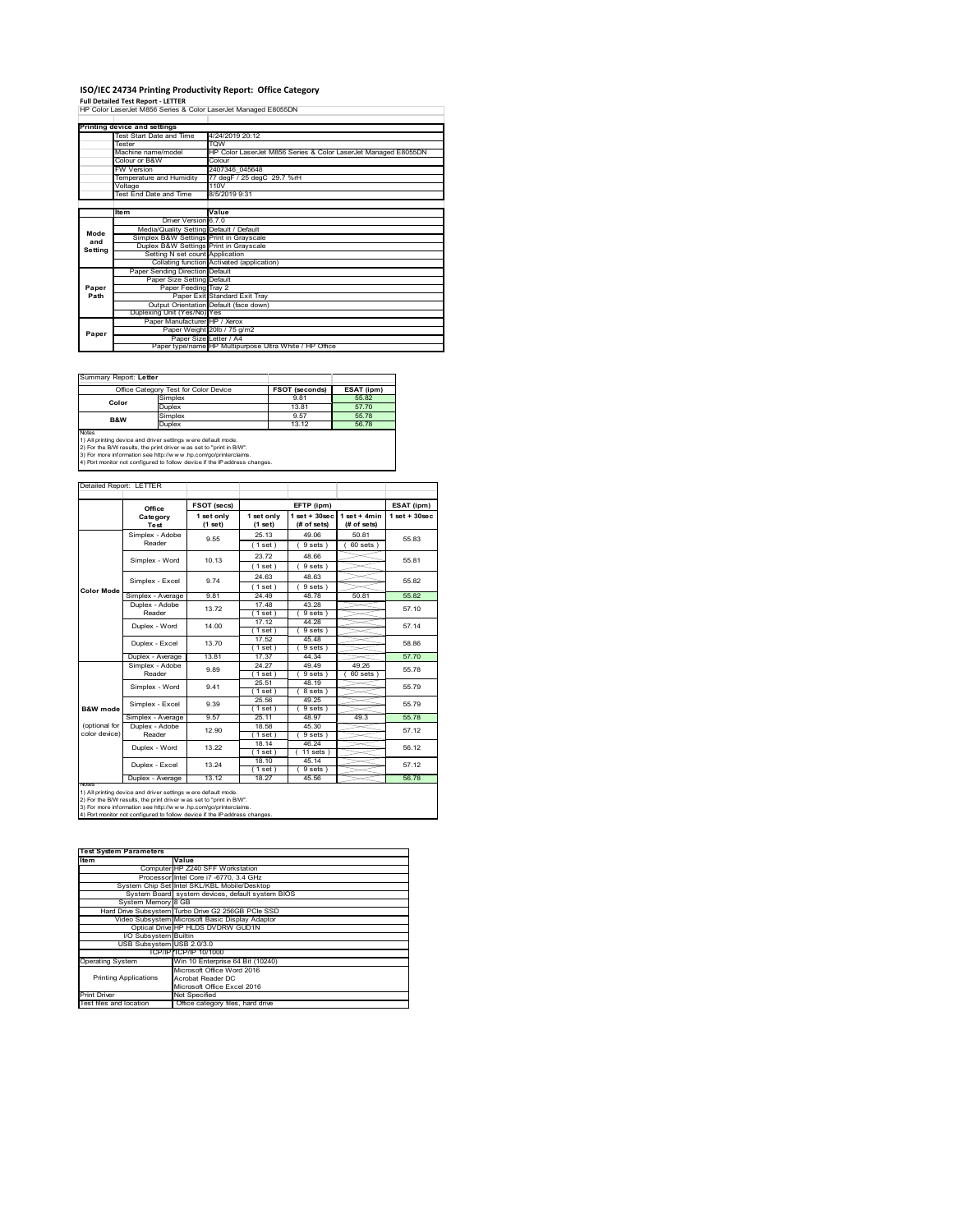# **ISO/IEC 24734 Printing Productivity Report: Office Category<br>Full Detailed Test Report - A4<br>HP Color LaserJet M856 Series & Color LaserJet Managed E8055DN**

|         | Printing device and settings            |                                                                |
|---------|-----------------------------------------|----------------------------------------------------------------|
|         | Test Start Date and Time                | 4/24/2019 20:12                                                |
|         | Tester                                  | <b>TOW</b>                                                     |
|         | Machine name/model                      | HP Color LaserJet M856 Series & Color LaserJet Managed E8055DN |
|         | Colour or B&W                           | Colour                                                         |
|         | <b>FW Version</b>                       | 2407346 045648                                                 |
|         | Temperature and Humidity                | 77 degF / 25 degC 29.7 %rH                                     |
|         | Voltage                                 | 110V                                                           |
|         | Test End Date and Time                  | 8/5/2019 9:31                                                  |
|         |                                         |                                                                |
|         | Item                                    | Value                                                          |
|         | Driver Version 670                      |                                                                |
| Mode    | Media/Quality Setting Default / Default |                                                                |
| and     | Simplex B&W Settings Print in Grayscale |                                                                |
| Settina | Duplex B&W Settings Print in Grayscale  |                                                                |
|         | Setting N set count Application         |                                                                |
|         |                                         | Collating function Activated (application)                     |
|         | Paper Sending Direction Default         |                                                                |
|         | Paper Size Setting Default              |                                                                |
| Paper   | Paper Feeding Tray 2                    |                                                                |
| Path    |                                         | Paper Exit Standard Exit Trav                                  |
|         |                                         | Output Orientation Default (face down)                         |
|         | Duplexing Unit (Yes/No) Yes             |                                                                |
|         | Paper Manufacturer HP / Xerox           |                                                                |
| Paper   |                                         | Paper Weight 20lb / 75 g/m2                                    |
|         | Paper SizelLetter / A4                  |                                                                |
|         |                                         | Paper type/name HP Multipurpose Ultra White / HP Office        |

 $\overline{\phantom{0}}$ 

Summary Report: **A4**

| <u> Julianu I IV</u> |                                                              |                       |            |  |  |
|----------------------|--------------------------------------------------------------|-----------------------|------------|--|--|
|                      | Office Category Test for Color Device                        | <b>FSOT (seconds)</b> | ESAT (ipm) |  |  |
| Colour               | Simplex                                                      | 9.56                  | 57.32      |  |  |
|                      | Duplex                                                       | 14.00                 | 58 47      |  |  |
| <b>B&amp;W</b>       | Simplex                                                      | 9.31                  | 57.28      |  |  |
|                      | Duplex                                                       | 13.20                 | 58 48      |  |  |
| <b>Notes</b>         |                                                              |                       |            |  |  |
|                      | 1) All nrinting device and driver settings were default mode |                       |            |  |  |

1) All printing device and driver settings were default mode.<br>2) For the B/W results, the print driver was set to "print in B/W".<br>3) For more information see http://www.hp.com/go/printerclaims.<br>4) Port monitor not configur

## Detailed Report: A4

|                                | Office                    | FSOT (secs)           |                       | EFTP (ipm)                       |                               | ESAT (ipm)        |
|--------------------------------|---------------------------|-----------------------|-----------------------|----------------------------------|-------------------------------|-------------------|
|                                | Category<br>Test          | 1 set only<br>(1 set) | 1 set only<br>(1 set) | $1$ set $+30$ sec<br>(# of sets) | $1$ set + 4min<br>(# of sets) | $1$ set $+30$ sec |
|                                | Simplex - Adobe<br>Reader | 9.38                  | 25.59<br>(1 set)      | 49.61<br>9 sets)                 | 50.51<br>$61$ sets $)$        | 57 31             |
|                                | Simplex - Word<br>9.94    |                       | 24.15<br>(1 set)      | 49.69<br>9 sets)                 |                               | 57 34             |
| Colour                         | Simplex - Excel           | 9.36                  | 25.65<br>(1 set)      | 49.98<br>9 sets)                 |                               | 57.33             |
| Mode                           | Simplex - Average         | 9.56                  | 25.13                 | 49.76                            | 50.51                         | 57.32             |
|                                | Duplex - Adobe<br>Reader  | 13.66                 | 17.56<br>(1 set)      | 45.30<br>9 sets)                 |                               | 58 48             |
|                                | Duplex - Word             | 14.50                 | 16.54<br>(1 set)      | 43.84<br>9 sets)                 |                               | 58.48             |
|                                | Duplex - Excel            | 13.82                 | 17.36<br>(1 set)      | 45.40<br>9 sets                  |                               | 58 46             |
|                                | Duplex - Average          | 14.0                  | 17 15                 | 44 84                            |                               | 58.47             |
|                                | Simplex - Adobe<br>Reader | 8.86                  | 27.10<br>(1 set)      | 51.04<br>9 sets )                | 48.97<br>61 sets              | 57.27             |
|                                | Simplex - Word            | 941                   | 25.51<br>(1 set)      | 50 05<br>9 sets)                 |                               | 57.29             |
| B&W mode                       | Simplex - Excel           | 9.66                  | 24.86<br>(1 set)      | 50.53<br>9 sets)                 |                               | 57.30             |
|                                | Simplex - Average         | 9.3                   | 25.82                 | 50.54                            | 49.0                          | 57.28             |
| (optional for<br>color device) | Duplex - Adobe<br>Reader  | 12.81                 | 18.72<br>$1$ set)     | 46.60<br>9 sets )                |                               | 58.46             |
|                                | Duplex - Word             | 13.57                 | 17.68<br>$1$ set)     | 45.86<br>9 sets)                 |                               | 58.50             |
|                                | Duplex - Excel            | 13.20                 | 18.18<br>(1 set)      | 45.92<br>9 sets)                 |                               | 58 48             |
|                                | Duplex - Average          | 13.2                  | 18.19                 | 46.12                            |                               | 58.48             |

1) All printing device and driver settings were default mode.<br>2) For the B/W results, the print driver was set to "print in B/W".<br>3) For more information see http://www.hp.com/go/printerclaims.<br>4) Port monitor not configur

| <b>Test System Parameters</b><br>Item | Value                                              |
|---------------------------------------|----------------------------------------------------|
|                                       |                                                    |
|                                       | Computer HP Z240 SFF Workstation                   |
|                                       | Processor Intel Core i7 -6770, 3.4 GHz             |
|                                       | System Chip Set Intel SKL/KBL Mobile/Desktop       |
|                                       | System Board system devices, default system BIOS   |
| System Memory 8 GB                    |                                                    |
|                                       | Hard Drive Subsystem Turbo Drive G2 256GB PCIe SSD |
|                                       | Video Subsystem Microsoft Basic Display Adaptor    |
|                                       | Optical Drive HP HLDS DVDRW GUD1N                  |
| <b>VO Subsystem Builtin</b>           |                                                    |
| USB Subsystem USB 2.0/3.0             |                                                    |
|                                       | TCP/IP/TCP/IP 10/1000                              |
| <b>Operating System</b>               | Win 10 Enterprise 64 Bit (10240)                   |
|                                       | Microsoft Office Word 2016                         |
| <b>Printing Applications</b>          | Acrobat Reader DC                                  |
|                                       | Microsoft Office Excel 2016                        |
| <b>Print Driver</b>                   | Not Specified                                      |
| Test files and location               | Office category files, hard drive                  |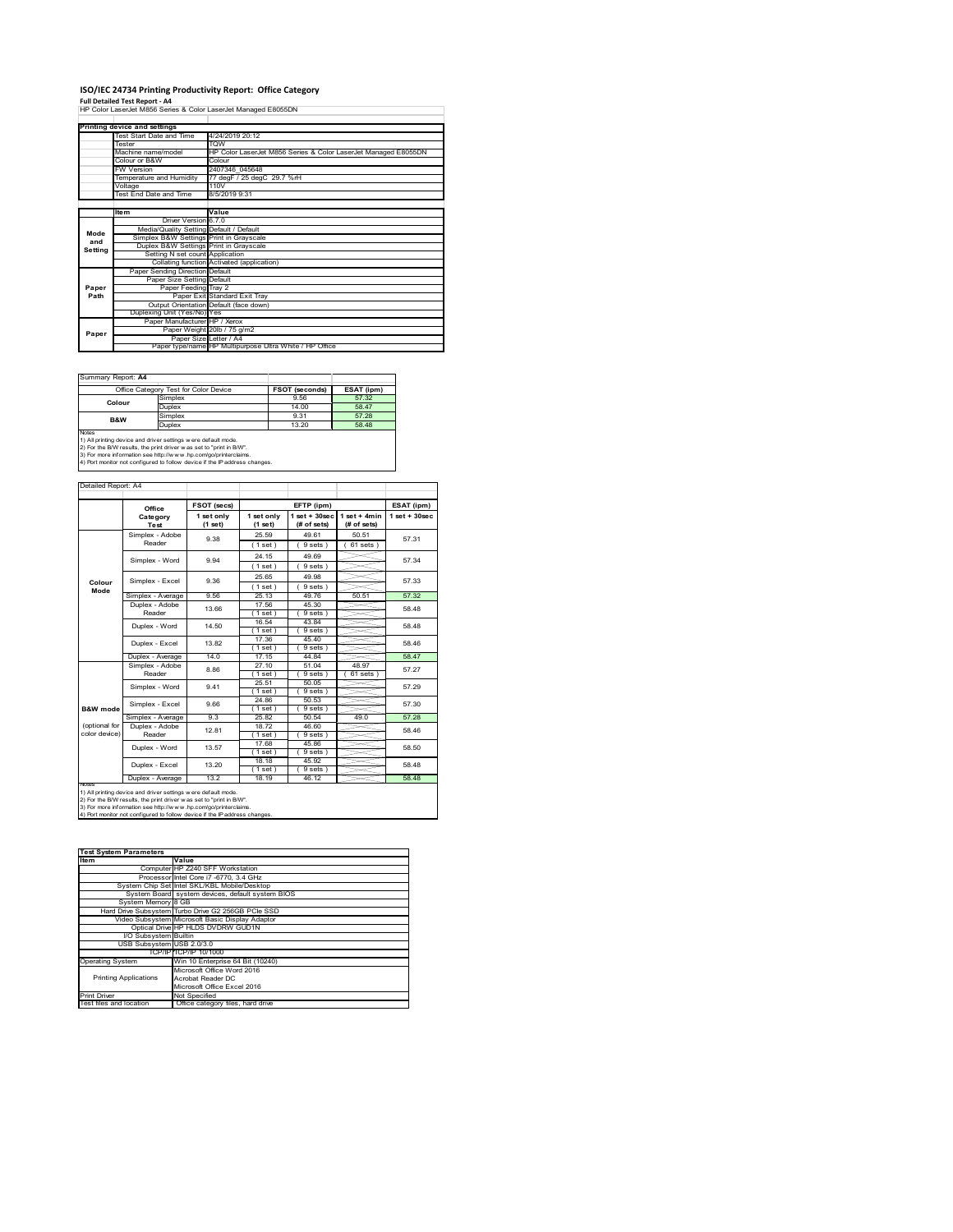# **ISO/IEC 24734 Printing Productivity Report: Office Category Full Detailed Test Report ‐ Tabloid** HP Color LaserJet M856 Series & Color LaserJet Managed E8055DN

|         | Printing device and settings            |                                                                |
|---------|-----------------------------------------|----------------------------------------------------------------|
|         | Test Start Date and Time                | 4/24/2019 20:12                                                |
|         | Tester                                  | <b>TOW</b>                                                     |
|         | Machine name/model                      | HP Color LaserJet M856 Series & Color LaserJet Managed E8055DN |
|         | Colour or B&W                           | Colour                                                         |
|         | <b>FW Version</b>                       | 2407346 045648                                                 |
|         | Temperature and Humidity                | 77 degF / 25 degC 29.7 %rH                                     |
|         | Voltage                                 | 110V                                                           |
|         | Test End Date and Time                  | 8/5/2019 9:31                                                  |
|         |                                         |                                                                |
|         | <b>Item</b>                             | Value                                                          |
|         | Driver Version 6.7.0                    |                                                                |
| Mode    | Media/Quality Setting Default / Default |                                                                |
| and     | Simplex B&W Settings Print in Grayscale |                                                                |
| Setting | Duplex B&W Settings Print in Grayscale  |                                                                |
|         | Setting N set count Application         |                                                                |
|         |                                         | Collating function Activated (application)                     |
|         | Paper Sending Direction Default         |                                                                |
|         | Paper Size Setting Default              |                                                                |
| Paper   | Paper Feeding Tray 2                    |                                                                |
| Path    |                                         | Paper Exit Standard Exit Tray                                  |
|         |                                         | Output Orientation Default (face down)                         |
|         | Duplexing Unit (Yes/No) Yes             |                                                                |
|         | Paper Manufacturer HP / Xerox           |                                                                |
| Paper   |                                         | Paper Weight 20lb / 75 g/m2                                    |
|         | Paper Size Letter / A4                  |                                                                |
|         |                                         | Paper type/name HP Multipurpose Ultra White / HP Office        |

| Summary Report: Tabloid |                                                               |                       |            |  |  |
|-------------------------|---------------------------------------------------------------|-----------------------|------------|--|--|
|                         | Office Category Test for Color Device                         | <b>FSOT (seconds)</b> | ESAT (ipm) |  |  |
| Color                   | Simplex                                                       | 9.81                  | 26.32      |  |  |
|                         | Duplex                                                        | 13.81                 | 28.06      |  |  |
| B&W                     | Simplex                                                       | 14.38                 | 26.55      |  |  |
|                         | Duplex                                                        | 17.84                 | 27.09      |  |  |
| <b>Notes</b>            |                                                               |                       |            |  |  |
|                         | 1) All printing device and driver settings were default mode. |                       |            |  |  |

1) All printing device and driver settings were default mode.<br>2) For the B/W results, the print driver was set to "print in B/W".<br>3) For more information see http://www.hp.com/go/printerclaims.<br>4) Port monitor not configur

#### Detailed Report: Tabloid

|                   | Office<br>Category<br>Test<br>Simplex - Adobe<br>Reader                                                                                                                                                 | 1 set only<br>(1 set)<br>14.63 | 1 set only<br>(1 set) | $1$ set + $30$ sec | $1 set + 4 min$ | $1$ set + $30$ sec |
|-------------------|---------------------------------------------------------------------------------------------------------------------------------------------------------------------------------------------------------|--------------------------------|-----------------------|--------------------|-----------------|--------------------|
|                   |                                                                                                                                                                                                         |                                |                       | (# of sets)        | (# of sets)     |                    |
|                   |                                                                                                                                                                                                         |                                | 1641                  | 23.32              | 2371            |                    |
|                   |                                                                                                                                                                                                         |                                | (1 set)               | 5 sets)            | $28$ sets $)$   | 26.27              |
|                   | Simplex - Word                                                                                                                                                                                          | 15.66                          | 15.32                 | 23.41              |                 | 26.42              |
|                   |                                                                                                                                                                                                         |                                | (1 set)               | $5 sets$ )         |                 |                    |
|                   | Simplex - Excel<br>14 60                                                                                                                                                                                | 16.44                          | 23.48                 |                    | 26.27           |                    |
| <b>Color Mode</b> |                                                                                                                                                                                                         |                                | (1 set)               | $5 sets$ )         |                 |                    |
|                   | Simplex - Average                                                                                                                                                                                       | 14.97                          | 16.05                 | 23.40              | 23.71           | 26.32              |
|                   | Duplex - Adobe                                                                                                                                                                                          | 21 91                          | 10.94                 | 20.34              |                 | 27.08              |
|                   | Reader                                                                                                                                                                                                  |                                | (1 set)               | 5 sets)            |                 |                    |
|                   | Duplex - Word                                                                                                                                                                                           | 19.03                          | 12.60                 | 21.50              |                 | 27.10<br>30.00     |
|                   |                                                                                                                                                                                                         |                                | (1 set)               | 5 sets)            |                 |                    |
|                   | Duplex - Excel                                                                                                                                                                                          | 18 12                          | 13.24                 | 23.26              |                 |                    |
|                   |                                                                                                                                                                                                         |                                | $1$ set $)$           | 5 sets )           |                 |                    |
|                   | Duplex - Average                                                                                                                                                                                        | 19.69                          | 12.26                 | 21.70              |                 | 28.06              |
|                   | Simplex - Adobe                                                                                                                                                                                         | 14.09                          | 17.03                 | 24 23              | 24.52           | 27.14              |
|                   | Reader                                                                                                                                                                                                  |                                | $1$ set)              | 5 sets             | 28 sets         |                    |
|                   | Simplex - Word                                                                                                                                                                                          | 14 88                          | 16.13                 | 23.33              |                 | 26.26              |
|                   |                                                                                                                                                                                                         |                                | (1 set)<br>16.96      | 5 sets)<br>23.59   |                 |                    |
| B&W mode          | Simplex - Excel                                                                                                                                                                                         | 14 15                          | (1 set)               | 5 sets )           |                 | 26.26              |
|                   | Simplex - Average                                                                                                                                                                                       | 14 38                          | 16 70                 | 2371               | 24.52           | 26.55              |
| (optional for     | Duplex - Adobe                                                                                                                                                                                          |                                | 1378                  | 21.92              |                 |                    |
| color device)     | Reader                                                                                                                                                                                                  | 17.40                          | 1 set                 | 5 sets)            |                 | 27.08              |
|                   |                                                                                                                                                                                                         |                                | 13.24                 | 21.80              |                 | 27 10              |
|                   | Duplex - Word                                                                                                                                                                                           | 18 11                          | (1 set)               | $5 sets$ )         |                 |                    |
|                   |                                                                                                                                                                                                         | 18.00                          | 13.32                 | 21.88              |                 |                    |
|                   | Duplex - Excel                                                                                                                                                                                          |                                | (1 set)               | $5 sets$ )         |                 | 27.10              |
|                   | Duplex - Average                                                                                                                                                                                        | 1784                           | 13.44                 | 21.86              |                 | 27.09              |
| <b>NOtes</b>      | 1) All printing device and driver settings were default mode.<br>2) For the B/W results, the print driver was set to "print in B/W".<br>3) For more information see http://www.hp.com/go/printerclaims. |                                |                       |                    |                 |                    |

| Item                         | Value                                              |
|------------------------------|----------------------------------------------------|
|                              | Computer HP Z240 SFF Workstation                   |
|                              | Processor Intel Core i7 -6770, 3.4 GHz             |
|                              | System Chip Set Intel SKL/KBL Mobile/Desktop       |
|                              | System Board system devices, default system BIOS   |
| System Memory 8 GB           |                                                    |
|                              | Hard Drive Subsystem Turbo Drive G2 256GB PCIe SSD |
|                              | Video Subsystem Microsoft Basic Display Adaptor    |
|                              | Optical Drive HP HLDS DVDRW GUD1N                  |
| <b>VO Subsystem Builtin</b>  |                                                    |
| USB Subsystem USB 2.0/3.0    |                                                    |
|                              | TCP/IP TCP/IP 10/1000                              |
| <b>Operating System</b>      | Win 10 Enterprise 64 Bit (10240)                   |
|                              | Microsoft Office Word 2016                         |
| <b>Printing Applications</b> | Acrobat Reader DC                                  |
|                              | Microsoft Office Excel 2016                        |
| <b>Print Driver</b>          | Not Specified                                      |
| Test files and location      | Office category files, hard drive                  |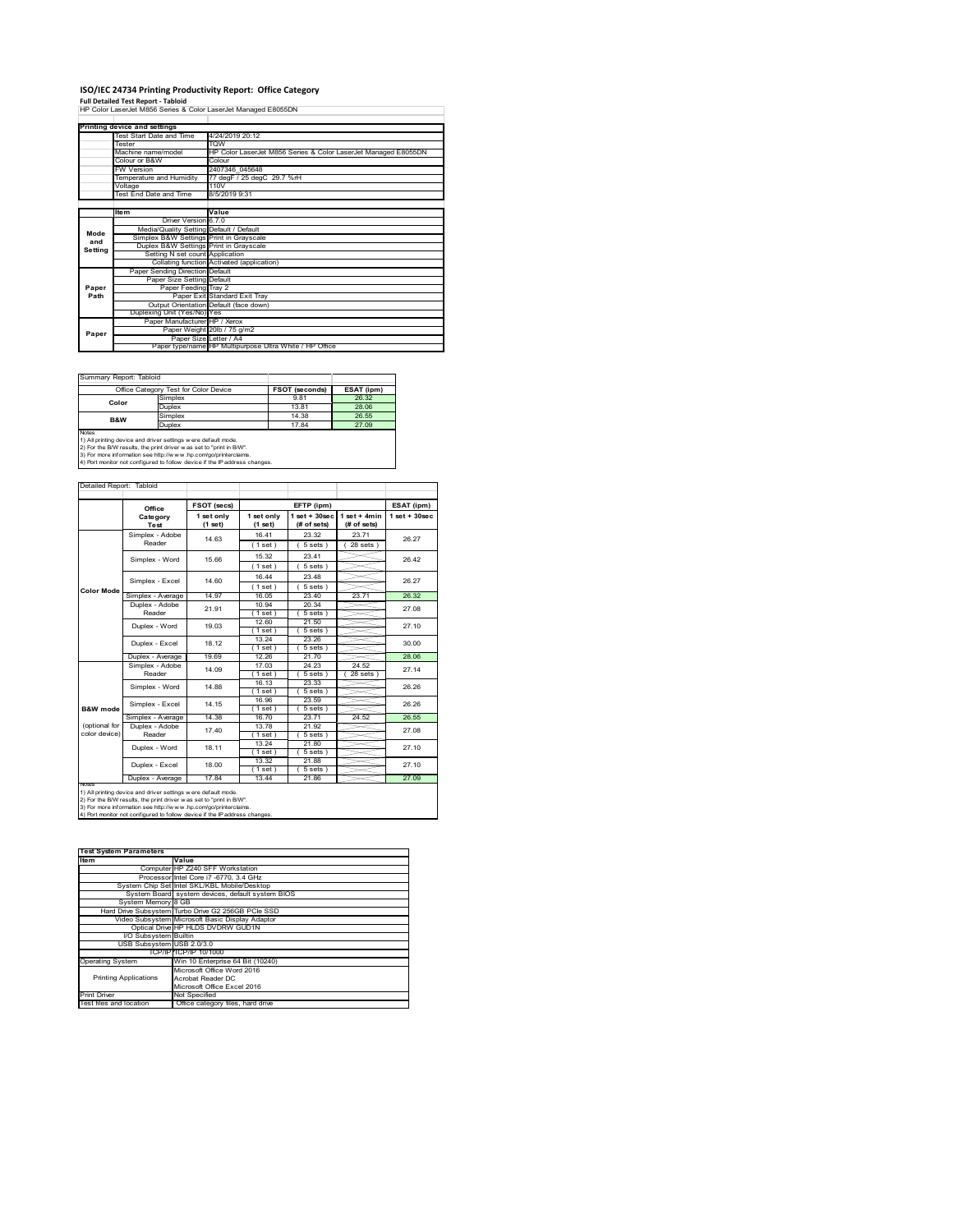# **ISO/IEC 24734 Printing Productivity Report: Office Category<br>Full Detailed Test Report - A3<br>HP Color LaserJet M856 Series & Color LaserJet Managed E8055DN**

|         | Printing device and settings            |                                                                |
|---------|-----------------------------------------|----------------------------------------------------------------|
|         | Test Start Date and Time                | 4/24/2019 20:12                                                |
|         | Tester                                  | <b>TOW</b>                                                     |
|         | Machine name/model                      | HP Color LaserJet M856 Series & Color LaserJet Managed E8055DN |
|         | Colour or B&W                           | Colour                                                         |
|         | <b>FW Version</b>                       | 2407346 045648                                                 |
|         | Temperature and Humidity                | 77 degF / 25 degC 29.7 %rH                                     |
|         | Voltage                                 | 110V                                                           |
|         | <b>Test End Date and Time</b>           | 8/5/2019 9:31                                                  |
|         |                                         |                                                                |
|         | <b>Item</b>                             | Value                                                          |
|         | Driver Version 6.7.0                    |                                                                |
| Mode    | Media/Quality Setting Default / Default |                                                                |
| and     | Simplex B&W Settings Print in Grayscale |                                                                |
| Setting | Duplex B&W Settings Print in Grayscale  |                                                                |
|         | Setting N set count Application         |                                                                |
|         |                                         | Collating function Activated (application)                     |
|         | Paper Sending Direction Default         |                                                                |
|         | Paper Size Setting Default              |                                                                |
| Paper   | Paper Feeding Tray 2                    |                                                                |
| Path    |                                         | Paper Exit Standard Exit Tray                                  |
|         |                                         | Output Orientation Default (face down)                         |
|         | Duplexing Unit (Yes/No) Yes             |                                                                |
|         | Paper Manufacturer HP / Xerox           |                                                                |
| Paper   |                                         | Paper Weight 20lb / 75 g/m2                                    |
|         |                                         | Paper Size Letter / A4                                         |
|         |                                         | Paper type/name HP Multipurpose Ultra White / HP Office        |

Summary Report: A3

|              | Office Category Test for Color Device                        | <b>FSOT (seconds)</b> | ESAT (ipm) |
|--------------|--------------------------------------------------------------|-----------------------|------------|
| Color        | Simplex                                                      | 9.81                  | 26.26      |
|              | Duplex                                                       | 13.81                 | 27 10      |
| B&W          | Simplex                                                      | 14 42                 | 26.26      |
|              | Duplex                                                       | 17.85                 | 27 14      |
| <b>Notes</b> | 1) All nrinting device and driver settings were default mode |                       |            |

1) All printing device and driver settings were default mode.<br>2) For the B/W results, the print driver was set to "print in B/W".<br>3) For more information see http://www.hp.com/go/printerclaims.<br>4) Port monitor not configur

## Detailed Report: A3

|                   | Office            | FSOT (secs) |            | EFTP (ipm)         |                | ESAT (ipm)         |
|-------------------|-------------------|-------------|------------|--------------------|----------------|--------------------|
|                   | Category          | 1 set only  | 1 set only | $1$ set + $30$ sec | $1$ set + 4min | $1$ set + $30$ sec |
|                   | Test              | (1 set)     | (1 set)    | (# of sets)        | (# of sets)    |                    |
|                   | Simplex - Adobe   | 14.46       | 16.60      | 21.72              | 24.56          | 26.27              |
|                   | Reader            |             | (1 set)    | 5 sets)            | $28$ sets $)$  |                    |
|                   | Simplex - Word    | 15.03       | 15.96      | 22.94              |                | 26.26              |
|                   |                   |             | (1 set)    | 5 sets)            |                |                    |
| <b>Color Mode</b> | Simplex - Excel   | 14 33       | 16.74      | 23.50              |                | 26.27              |
|                   |                   |             | (1 set)    | 5 sets)            |                |                    |
|                   | Simplex - Average | 14.61       | 16.43      | 2272               | 24.56          | 26.26              |
|                   | Duplex - Adobe    | 21 91       | 10.94      | 2044               |                | 27.10              |
|                   | Reader            |             | (1 set)    | 5 sets)            |                |                    |
|                   | Duplex - Word     | 18.40       | 13.02      | 21.02              |                | 27.10              |
|                   |                   |             | (1 set)    | 5 sets)            |                |                    |
|                   | Duplex - Excel    | 17.87       | 13.42      | 21.14              |                | 27.10              |
|                   |                   |             | (1 set)    | $5 sets$ )         |                |                    |
|                   | Duplex - Average  | 19.40       | 12.46      | 20.86              |                | 27.10              |
|                   | Simplex - Adobe   | 14.47       | 16.59      | 23.66              | 24.12          | 26.26              |
|                   | Reader            |             | (1 set)    | 5 sets)            | 28 sets        |                    |
|                   |                   | 14.55       | 16 49      | 23 13              |                | 26.27              |
|                   | Simplex - Word    |             | (1 set )   | 5 sets)            |                |                    |
|                   | Simplex - Excel   | 14.24       | 16.85      | 23.24              |                | 26.26              |
| B&W mode          |                   |             | (1 set)    | $5 sets$ )         |                |                    |
|                   | Simplex - Average | 14.42       | 16.64      | 23.34              | 24.12          | 26.26              |
| (optional for     | Duplex - Adobe    | 17.49       | 13.70      | 21.92              |                | 27.14              |
| color device)     | Reader            |             | (1 set)    | 5 sets 1           |                |                    |
|                   | Duplex - Word     | 17.91       | 13.40      | 21.84              |                | 27.14              |
|                   |                   |             | $1$ set)   | $5 sets$ )         |                |                    |
|                   | Duplex - Excel    | 18 14       | 13.24      | $21.\overline{82}$ |                | 27.14              |
|                   |                   |             | 1 set      | 5 sets             |                |                    |
|                   | Duplex - Average  | 17.85       | 13.44      | 21.86              |                | 27.14              |

- -

 $\sim$ 

÷

**Ites System Parameters**<br>**Item Value**<br>Computer HP Z24 Computer HP Z240 SFF Workstation Processor Intel Core i7 -6770, 3.4 GHz System Chip Set Intel SKL/KBL Mobile/Desktop System Board system devices, default system BIOS syst<br>8 GB G2 256GB PCIe SS Video Subsystem Microsoft Basic Display Adaptor Optical Drive HP HLDS DVDRW GUD1N I/O Subsystem Builtin USB Subsystem USB 2.0/3.0 TCP/IP TCP/IP 10/1000<br>
Win 10 Enterprise 64 Bit (10240)<br>
Microsoft Office Word 2016<br>
Printing Applications<br>
Acrobat Reader DC<br>
Microsoft Office Excel 2016 Printing Applications int Driver Not Specified<br>st files and location Office catego or specilled<br>Office category files, hard driv **Test System Parameters**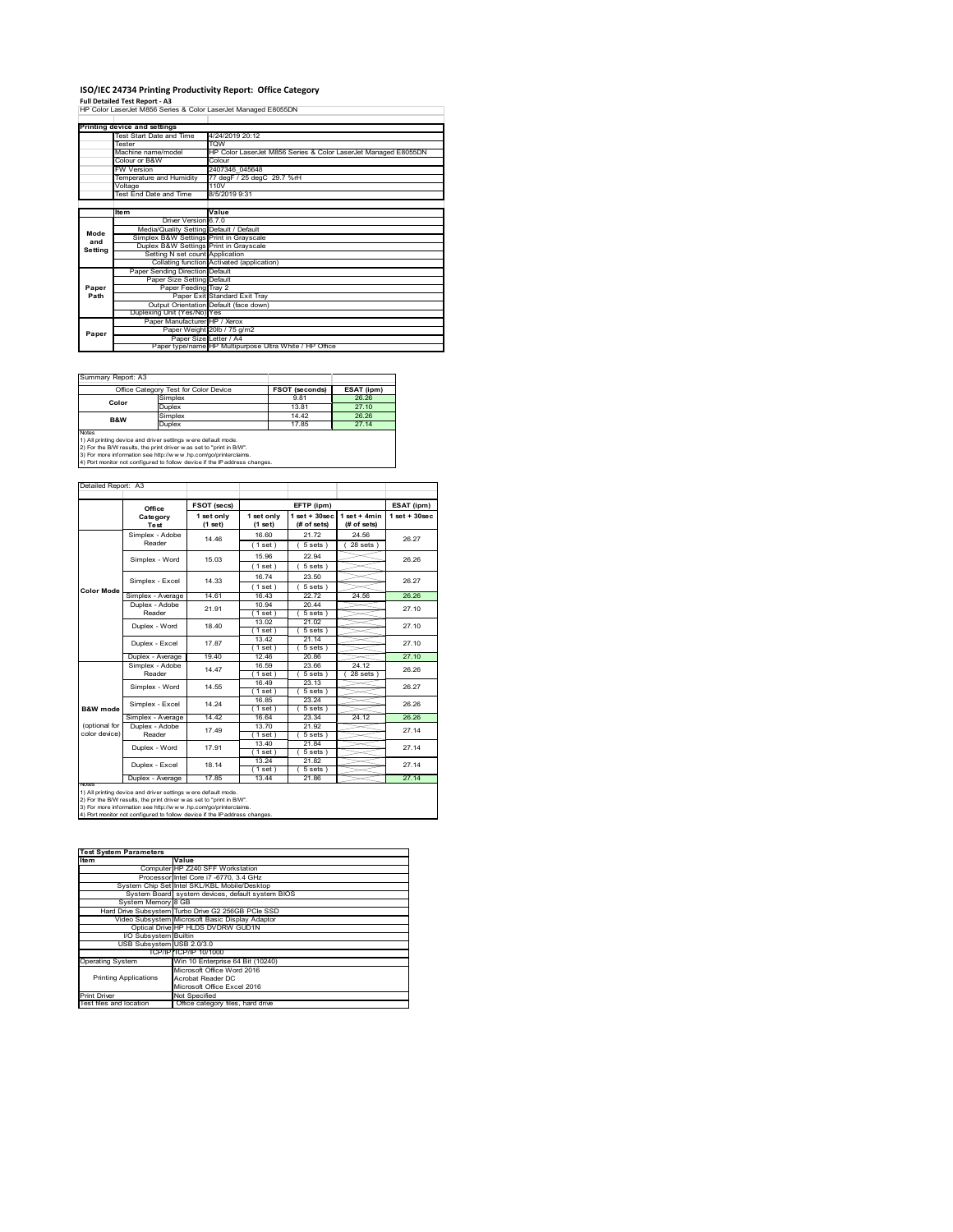**ISO/IEC 24734 Printing Productivity Report: Office Category Feature Performance Full Report ‐ Office Feature Performance Test** HP Color LaserJet M856 Series & Color LaserJet Managed E8055DN

|         | Printing device and settings            |                                                                |
|---------|-----------------------------------------|----------------------------------------------------------------|
|         | Test Start Date and Time                | 4/24/2019 20:12                                                |
|         | Tester                                  | <b>TOW</b>                                                     |
|         | Machine name/model                      | HP Color LaserJet M856 Series & Color LaserJet Managed E8055DN |
|         | Colour or B&W                           | Colour                                                         |
|         | <b>FW Version</b>                       | 2407346 045648                                                 |
|         | Temperature and Humidity                | 77 degF / 25 degC 29.7 %rH                                     |
|         | Voltage                                 | 110V                                                           |
|         | Test End Date and Time                  | 8/5/2019 9:31                                                  |
|         |                                         |                                                                |
|         | Item                                    | Value                                                          |
|         | Driver Version 6.7.0                    |                                                                |
| Mode    | Media/Quality Setting Default / Default |                                                                |
| and     | Simplex B&W Settings Print in Grayscale |                                                                |
| Setting | Duplex B&W Settings Print in Grayscale  |                                                                |
|         | Setting N set count Application         |                                                                |
|         |                                         | Collating function Activated (application)                     |
|         | Paper Sending Direction Default         |                                                                |
|         | Paper Size Setting Default              |                                                                |
| Paper   | Paper Feeding Tray 2                    |                                                                |
| Path    |                                         | Paper Exit Standard Exit Tray                                  |
|         |                                         | Output Orientation Default (face down)                         |
|         | Duplexing Unit (Yes/No) Yes             |                                                                |
|         | Paper Manufacturer HP / Xerox           |                                                                |
| Paper   |                                         | Paper Weight 20lb / 75 g/m2                                    |
|         |                                         | Paper Size Letter / A4                                         |
|         |                                         | Paper type/name HP Multipurpose Ultra White / HP Office        |

| ISO Print Productivity Report: Feature Performance Test Summary                                                                                                                                                                                                                             |               |                                      |                                      |  |  |  |
|---------------------------------------------------------------------------------------------------------------------------------------------------------------------------------------------------------------------------------------------------------------------------------------------|---------------|--------------------------------------|--------------------------------------|--|--|--|
|                                                                                                                                                                                                                                                                                             |               | <b>Feature Performance Ratio</b>     |                                      |  |  |  |
| <b>Printing Modes</b><br>(Feature Adobe Reader - Office test file)                                                                                                                                                                                                                          |               | FSOT (base)<br><b>FSOT (feature)</b> | <b>ESAT (feature)</b><br>ESAT (base) |  |  |  |
| A5, Landscape Feed, Simplex, Colour                                                                                                                                                                                                                                                         | Simplex       | 78%                                  | 63%                                  |  |  |  |
| A5. Portrait Feed. Simplex. Colour                                                                                                                                                                                                                                                          | Simplex       |                                      |                                      |  |  |  |
| Legal, Simplex, Colour                                                                                                                                                                                                                                                                      | Simplex       | 67%                                  | 54%                                  |  |  |  |
| Legal, Duplex, Colour                                                                                                                                                                                                                                                                       | <b>Duplex</b> | 58%                                  | 56%                                  |  |  |  |
| A4, 1200 dpi, Simplex, Colour                                                                                                                                                                                                                                                               | Simplex       |                                      |                                      |  |  |  |
| Letter, 1200 dpi, Simplex, Colour                                                                                                                                                                                                                                                           | Simplex       |                                      |                                      |  |  |  |
| A4, General Office, Simplex, Colour                                                                                                                                                                                                                                                         | Simplex       |                                      |                                      |  |  |  |
| Letter, General Office, Simplex, Colour                                                                                                                                                                                                                                                     | Simplex       |                                      |                                      |  |  |  |
| A5, Landscape Feed, Simplex, B/W                                                                                                                                                                                                                                                            | Simplex       | 77%                                  | 63%                                  |  |  |  |
| A5, Portrait Feed, Simplex, B/W                                                                                                                                                                                                                                                             | Simplex       |                                      |                                      |  |  |  |
| Legal, Simplex, B/W                                                                                                                                                                                                                                                                         | Simplex       | 68%                                  | 51%                                  |  |  |  |
| Legal, Duplex, B/W                                                                                                                                                                                                                                                                          | <b>Duplex</b> | 58%                                  | 56%                                  |  |  |  |
| A4. 1200 dpi. Simplex. B/W                                                                                                                                                                                                                                                                  | Simplex       |                                      |                                      |  |  |  |
| Letter, 1200 dpi, Simplex, B/W                                                                                                                                                                                                                                                              | Simplex       |                                      |                                      |  |  |  |
| A4. General Office. Simplex. B/W                                                                                                                                                                                                                                                            | Simplex       |                                      |                                      |  |  |  |
| Letter, General Office, Simplex, B/W                                                                                                                                                                                                                                                        | Simplex       |                                      |                                      |  |  |  |
| Notes<br>1) All printing device and driver settings w ere default mode.<br>2) Test conducted with 8-paper Office Feature Performance file.<br>3) For more information see http://www.hp.com/go/printerclaims.<br>4) Port monitor not configured to follow device if the IP address changes. |               |                                      |                                      |  |  |  |

| Feature Performance Full Report - Feature Printing Mode: 'Office' Feature Performance Test                                                                                                                                                                                                |                            |                           |                      |                                  |                                                |                                      |  |  |
|-------------------------------------------------------------------------------------------------------------------------------------------------------------------------------------------------------------------------------------------------------------------------------------------|----------------------------|---------------------------|----------------------|----------------------------------|------------------------------------------------|--------------------------------------|--|--|
| <b>Printing Modes</b>                                                                                                                                                                                                                                                                     |                            | <b>Base Printing Mode</b> |                      | <b>Feature Performance</b>       |                                                |                                      |  |  |
| Feature Adobe Reader - Office<br>test file (8-page)                                                                                                                                                                                                                                       | <b>FSOT</b><br><b>Base</b> | <b>ESAT</b><br>Base       | 1 set<br>FSOT (secs) | $1$ set $+30$ sec.<br>ESAT (ipm) | <b>FSOT (base)</b><br><b>FSOT</b><br>(feature) | <b>ESAT</b> (feature)<br>ESAT (base) |  |  |
| A5. Landscape Feed. Simplex. Colour                                                                                                                                                                                                                                                       | 13.68                      | 56.43                     | 17.62                | 35.7                             | 78%                                            | 63%                                  |  |  |
| A5. Portrait Feed. Simplex. Colour                                                                                                                                                                                                                                                        | 13.68                      | 56.43                     |                      |                                  |                                                |                                      |  |  |
| Legal, Simplex, Colour                                                                                                                                                                                                                                                                    | 13.91                      | 55.68                     | 20.82                | 30.2                             | 67%                                            | 54%                                  |  |  |
| Legal, Duplex, Colour                                                                                                                                                                                                                                                                     | 13.91                      | 55.68                     | 24.28                | 31.7                             | 58%                                            | 56%                                  |  |  |
| A4. 1200 dpi. Simplex. Colour                                                                                                                                                                                                                                                             | 13.68                      | 56.43                     |                      |                                  |                                                |                                      |  |  |
| Letter, 1200 dpi, Simplex, Colour                                                                                                                                                                                                                                                         | 13 91                      | 55 68                     |                      |                                  |                                                |                                      |  |  |
| A4. General Office. Simplex. Colour                                                                                                                                                                                                                                                       | 13.68                      | 56 43                     |                      |                                  |                                                |                                      |  |  |
| Letter, General Office, Simplex, Colour                                                                                                                                                                                                                                                   | 13.91                      | 55.68                     |                      |                                  |                                                |                                      |  |  |
| A5. Landscape Feed. Simplex, B/W                                                                                                                                                                                                                                                          | 13.22                      | 56.44                     | 17.22                | 35.7                             | 77%                                            | 63%                                  |  |  |
| A5. Portrait Feed. Simplex. B/W                                                                                                                                                                                                                                                           | 13.22                      | 56.44                     |                      |                                  |                                                |                                      |  |  |
| Legal, Simplex, B/W                                                                                                                                                                                                                                                                       | 13.51                      | 55.79                     | 20.07                | 29.0                             | 68%                                            | 51%                                  |  |  |
| Legal, Duplex, B/W                                                                                                                                                                                                                                                                        | 13.51                      | 55.79                     | 23.39                | 31.7                             | 58%                                            | 56%                                  |  |  |
| A4, 1200 dpi, Simplex, B/W                                                                                                                                                                                                                                                                | 13.22                      | 56.44                     |                      |                                  |                                                |                                      |  |  |
| Letter, 1200 dpi, Simplex, B/W                                                                                                                                                                                                                                                            | 13.51                      | 55.79                     |                      |                                  |                                                |                                      |  |  |
| A4, General Office, Simplex, B/W                                                                                                                                                                                                                                                          | 13.22                      | 56.44                     |                      |                                  |                                                |                                      |  |  |
| Letter, General Office, Simplex, B/W                                                                                                                                                                                                                                                      | 13.51                      | 55.79                     |                      |                                  |                                                |                                      |  |  |
| Notes<br>1) All printing device and driver settings were default mode.<br>2) Test conducted with 8-paper Office Feature Performance file<br>3) For more information see http://www.hp.com/go/printerclaims.<br>4) Port monitor not configured to follow device if the IP address changes. |                            |                           |                      |                                  |                                                |                                      |  |  |

|           | <b>Test System Parameters</b> |                                                    |
|-----------|-------------------------------|----------------------------------------------------|
|           | Item                          | Value                                              |
|           |                               | Computer HP Z240 SFF Workstation                   |
|           |                               | Processor Intel Core i7 -6770, 3.4 GHz             |
|           |                               | System Chip Set Intel SKL/KBL Mobile/Desktop       |
|           |                               | System Board system devices, default system BIOS   |
| Test      | System Memory 8 GB            |                                                    |
| System    |                               | Hard Drive Subsystem Turbo Drive G2 256GB PCle SSD |
|           |                               | Video Subsystem Microsoft Basic Display Adaptor    |
|           |                               | Optical Drive HP HLDS DVDRW GUD1N                  |
|           | I/O Subsystem Builtin         |                                                    |
|           | USB Subsystem USB 2.0/3.0     |                                                    |
| <b>VO</b> |                               | TCP/IPITCP/IP 10/1000                              |
|           | <b>Operating System</b>       | Win 10 Enterprise 64 Bit (10240)                   |
|           |                               | Microsoft Office Word 2016                         |
| Software  | <b>Printing Applications</b>  | Acrobat Reader DC                                  |
|           |                               | Microsoft Office Excel 2016                        |
|           | Print Driver                  | Not Specified                                      |
|           | Test files and location       | Office category files, hard drive                  |
|           |                               |                                                    |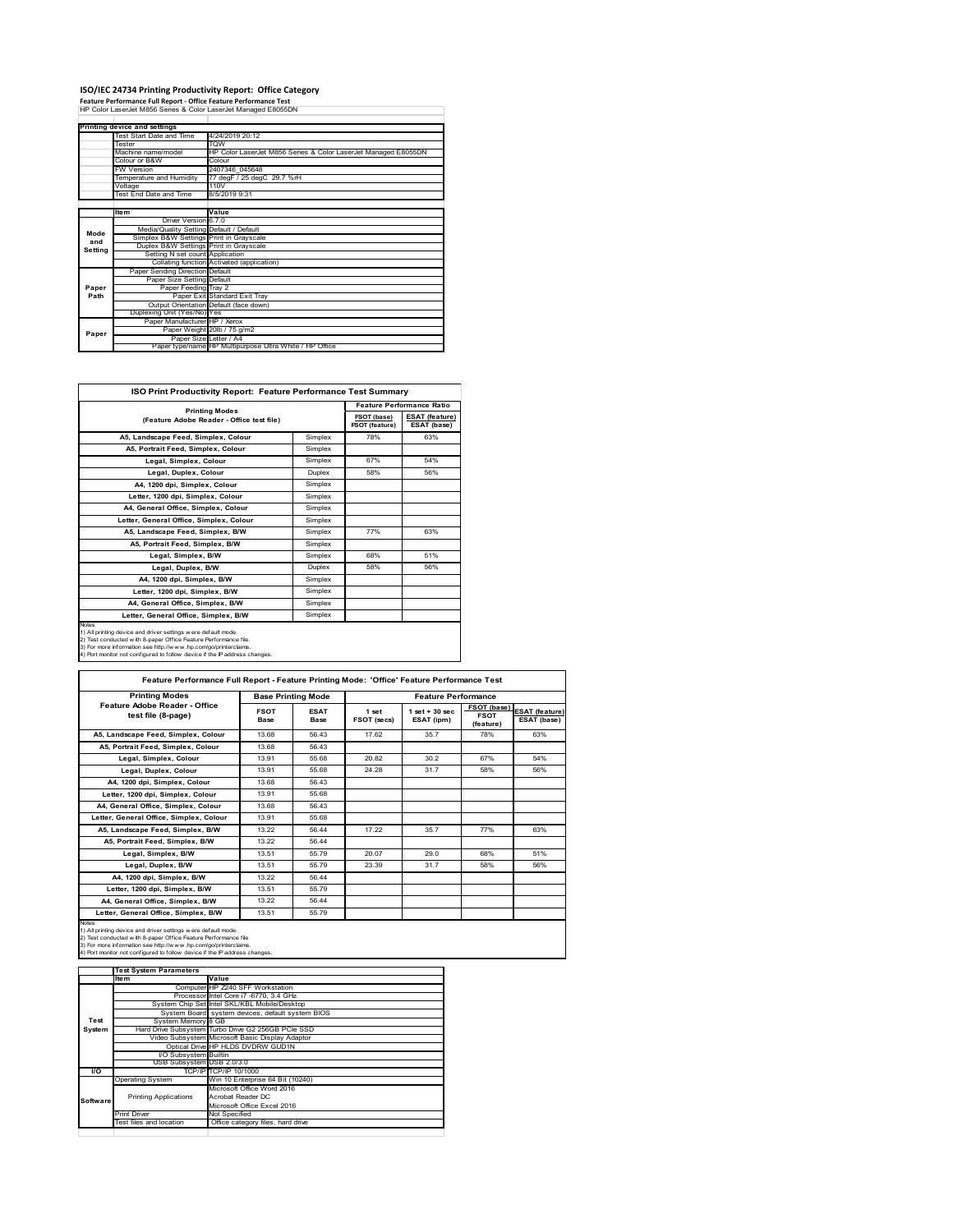#### **ISO/IEC 17629 First Print Out Time Report: Office Category**

**Full Detailed Test Report ‐ LETTER**

| HP Color LaserJet M856 Series & Color LaserJet Managed E8055DN |                                                               |
|----------------------------------------------------------------|---------------------------------------------------------------|
|                                                                |                                                               |
| Printing device and settings                                   |                                                               |
| Test Start Date and Time                                       | 4/24/2019 17:16                                               |
| Tester                                                         | TQW                                                           |
| Machine name/model                                             | HP Color LaserJet M856 Series & Color LaserJet Managed E8055D |
| Colour or B&W                                                  | Colour                                                        |
| <b>FW Version</b>                                              | 2407346 045648                                                |
| Configuration (options)                                        | Default                                                       |
| Controller                                                     | 7.134                                                         |
| Printing device page count                                     | Not Specified                                                 |
| Printing supplies page count Not Specified                     |                                                               |
| Temperature and Humidity                                       | 77 degF / 25 degC 29.7 %rH                                    |
| Voltage                                                        | 110V                                                          |
| Test End Date and Time                                         | 5/1/2019 22:50                                                |
|                                                                |                                                               |
| <b>Item</b>                                                    | Value                                                         |

PDL and driver version 6.7.0 Print Quality mode default W settings default Paper feed orientation Short Edge Paper type setting default Paper feeding Standard cassette Paper exit Standard exit tray Output orientatio **Mode and Setting Paper Paper Path**

**ISO First Page Out Time Summary Report: Office Category**

| Summary Report: Letter                                                                                                                                                                                                                                                             |         |                                                                            |
|------------------------------------------------------------------------------------------------------------------------------------------------------------------------------------------------------------------------------------------------------------------------------------|---------|----------------------------------------------------------------------------|
|                                                                                                                                                                                                                                                                                    |         | FPOT from Ready (seconds)                                                  |
| Color                                                                                                                                                                                                                                                                              | Simplex | 6 15                                                                       |
|                                                                                                                                                                                                                                                                                    | Duplex  |                                                                            |
| B&W                                                                                                                                                                                                                                                                                | Simplex | 5.76                                                                       |
|                                                                                                                                                                                                                                                                                    | Duplex  |                                                                            |
| Notes<br>1) All printing device and driver settings w ere default mode.<br>2) For the B/W results, the print driver was set to "print in B/W".<br>3) For more information see http://www.hp.com/go/printerclaims.<br>5) Page counts w ere collected after completion of the tests. |         | 4) Port monitor not configured to follow device if the IP address changes. |
|                                                                                                                                                                                                                                                                                    |         |                                                                            |

|                                                        |                                                                                                                                                                                                                                                                                                                                                                                                             | ISO First Page Out Time Report: Office Category |                      |                      |                      |                   |                          |
|--------------------------------------------------------|-------------------------------------------------------------------------------------------------------------------------------------------------------------------------------------------------------------------------------------------------------------------------------------------------------------------------------------------------------------------------------------------------------------|-------------------------------------------------|----------------------|----------------------|----------------------|-------------------|--------------------------|
| <b>Detailed Report: LETTER</b>                         |                                                                                                                                                                                                                                                                                                                                                                                                             | Word                                            | Excel                | Adobe                |                      |                   |                          |
|                                                        |                                                                                                                                                                                                                                                                                                                                                                                                             | (seconds)                                       | (seconds)            | Reader<br>(seconds)  | Average<br>(seconds) | <b>Delay Time</b> |                          |
|                                                        | FPOT from Ready - Simplex                                                                                                                                                                                                                                                                                                                                                                                   | 6.11                                            | 6.15                 | 6.17                 | 6.15                 | 21 Seconds        |                          |
|                                                        | FPOT from Ready - Duplex                                                                                                                                                                                                                                                                                                                                                                                    |                                                 |                      |                      |                      |                   |                          |
| <b>Color Mode</b>                                      | FPOT from Sleep - Simplex                                                                                                                                                                                                                                                                                                                                                                                   |                                                 |                      | 13.60                |                      | 63 Minutes        |                          |
|                                                        | Recovery Time                                                                                                                                                                                                                                                                                                                                                                                               |                                                 |                      | 74                   |                      |                   |                          |
|                                                        | FPOT from Off - Simplex                                                                                                                                                                                                                                                                                                                                                                                     |                                                 |                      | 144.87               |                      |                   |                          |
|                                                        | Warm-up Time                                                                                                                                                                                                                                                                                                                                                                                                |                                                 |                      | 138.70               |                      |                   |                          |
|                                                        | FPOT from Ready - Simplex                                                                                                                                                                                                                                                                                                                                                                                   | 5.73                                            | 6.11                 | 5.43                 | 5.76                 | 21 Seconds        |                          |
|                                                        | FPOT from Ready - Duplex                                                                                                                                                                                                                                                                                                                                                                                    |                                                 |                      |                      |                      |                   |                          |
| <b>B&amp;W Mode</b>                                    | FPOT from Sleep - Simplex                                                                                                                                                                                                                                                                                                                                                                                   |                                                 |                      | 12.97                |                      | 63 Minutes        |                          |
|                                                        | Recovery Time                                                                                                                                                                                                                                                                                                                                                                                               |                                                 |                      | 7.5                  |                      |                   |                          |
|                                                        |                                                                                                                                                                                                                                                                                                                                                                                                             |                                                 |                      |                      |                      |                   |                          |
|                                                        | FPOT from Off - Simplex                                                                                                                                                                                                                                                                                                                                                                                     |                                                 |                      | 144.62               |                      |                   |                          |
| Notes                                                  | Warm-up Time                                                                                                                                                                                                                                                                                                                                                                                                |                                                 |                      | 139.19               |                      |                   |                          |
| <b>HP Data Table</b><br><b>Detailed Report: LETTER</b> | 1) All printing device and driver settings w ere default mode.<br>2) For the B/W results, the print driver was set to "print in B/W".<br>3) For more information see http://www.hp.com/go/printerclaims.<br>4) Port monitor not configured to follow device if the IP address changes.<br>5) Page counts w ere collected after completion of the tests.<br>6) Details for FPOT from Sleep are show n below. | <b>FPOT Avg</b>                                 | FPOT (secs)          | FPOT (secs)          | FPOT (secs)          | Application       |                          |
|                                                        |                                                                                                                                                                                                                                                                                                                                                                                                             | (se cs)<br>13.60                                | Iteration 1<br>13.47 | Iteration 2<br>13.72 | Iteration 3<br>N/A   | Adobe Reader      | Delay Time<br>63 Minutes |
| <b>Color Mode</b>                                      | FPOT from Sleep<br>FPOT from Sleep (15 minutes)                                                                                                                                                                                                                                                                                                                                                             | 10.21                                           | 10.16                | 10.25                | N/A                  | Adobe Reader      | 15 Minutes               |
|                                                        | HP/Non ISO Test<br><b>FPOT from Sleep</b>                                                                                                                                                                                                                                                                                                                                                                   | 12.97                                           | 12.75                | 13.18                | N/A                  | Adobe Reader      | 63 Minutes               |

|                                  | <b>Test System Parameters</b> |                                     |
|----------------------------------|-------------------------------|-------------------------------------|
|                                  | lte m                         | Value                               |
|                                  | Computer                      | HP Z240 SFF Workstation             |
|                                  | Processor                     | Intel Core i7 -6770, 3.4 GHz        |
|                                  | System Chip Set               | Intel SKL/KBL Mobile/Desktop        |
|                                  | System Board                  | system devices, default system BIOS |
| Test                             | <b>System Memory</b>          | 8 GB                                |
| System                           | Hard Drive Subsystem          | Turbo Drive G2 256GB PCle SSD       |
|                                  | Video Subsystem               | Microsoft Basic Display Adaptor     |
|                                  | Optical Drive                 | HP HLDS DVDRW GUD1N                 |
|                                  | I/O Subsystem                 | <b>Builtin</b>                      |
|                                  | <b>USB Subsystem</b>          | USB 2.0/3.0                         |
| Printing<br>Device<br>Connection | TCP/IP                        | 10/1000                             |
|                                  |                               |                                     |
|                                  | <b>Operating System</b>       | Win 10 Enterprise 64 Bit (10240)    |
|                                  |                               | Microsoft Word 2016                 |
| Software                         | <b>Printing Applications</b>  | Microsoft Excel 2016                |
|                                  |                               | Adobe Reader DC                     |